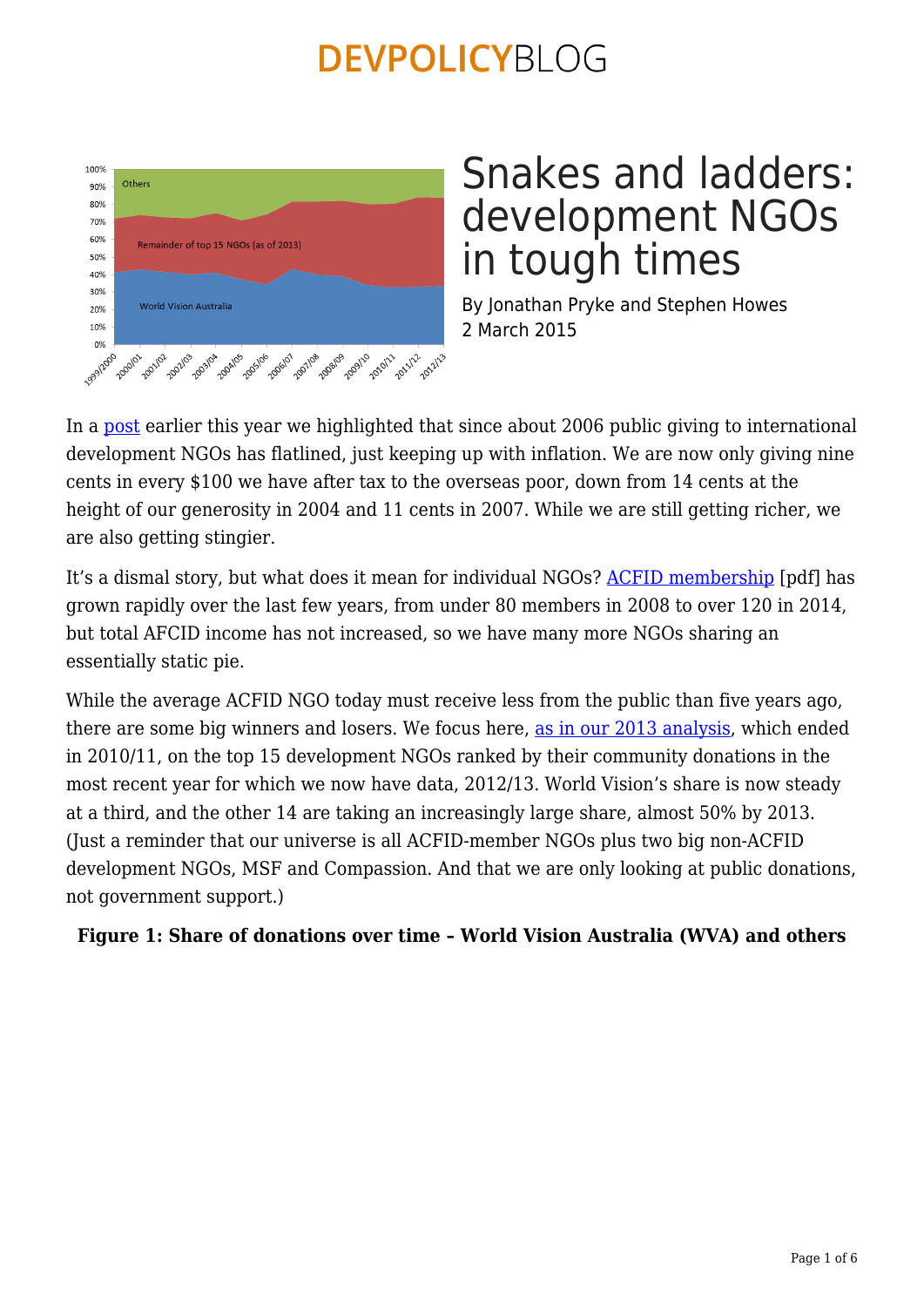

*Dataset and working available [here](https://devpolicy.org/excel/NGO-funding.xlsx).*

If we look just at the last two years — updating our earlier analysis, which finished in 2010/11 — we can see that most of the top 15 experienced growth, some very rapid growth. Note the recent fundraising success of the two UN agencies for refugees (UNHCR) and for children (UNICEF). Our 2013 analysis, identified seven high-growth or "insurgent" NGOs. Most of these enjoyed high growth in donations in the last two years as well. But Compassion and SCF are no longer in the high-growth group.

### **Figure 2: Growth between 2010/11 and 2012/13 (adjusted for inflation; in 2012/13 dollars): top 15 NGOs**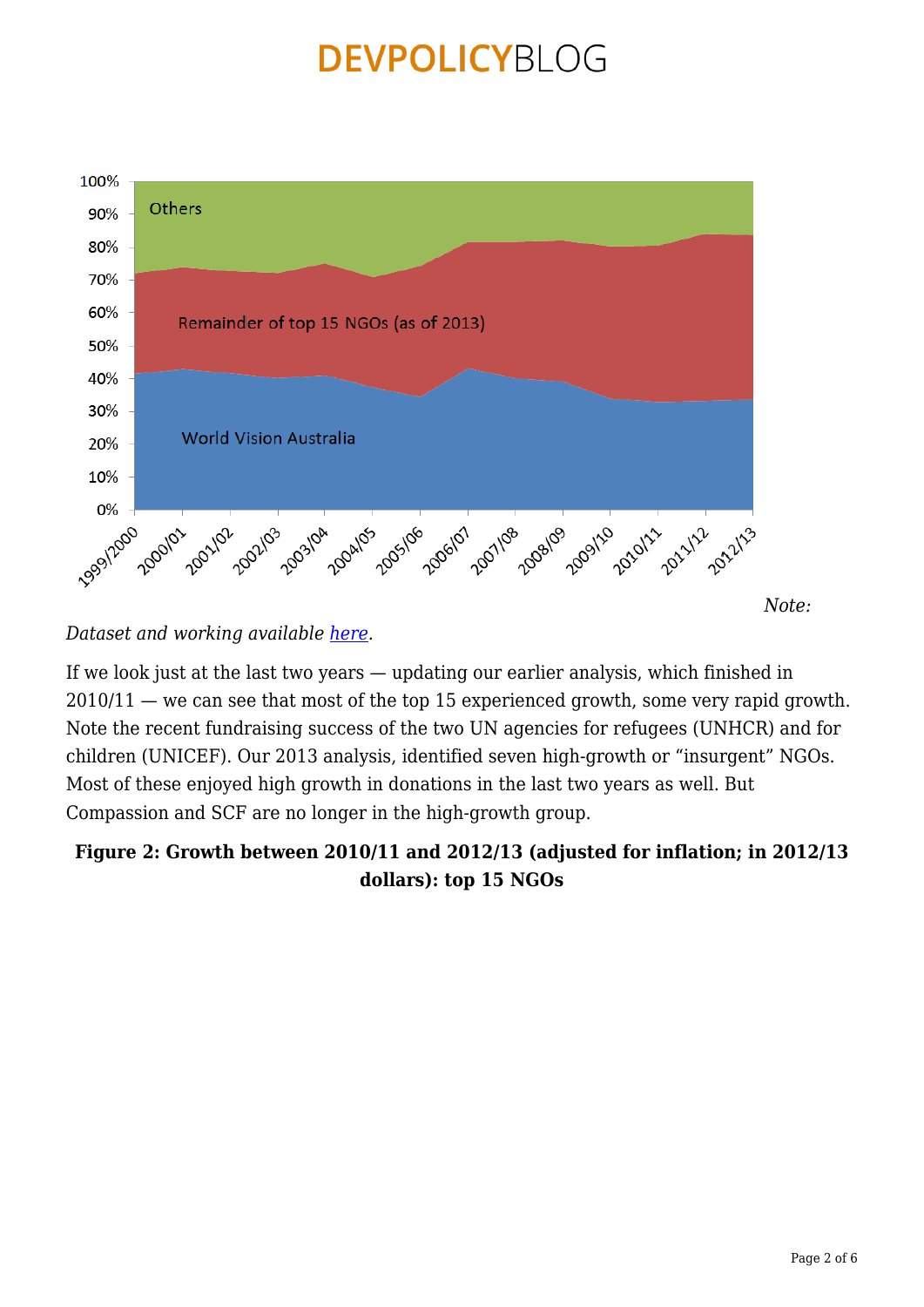

[M](https://devpolicy.org/wp-content/uploads/2015/03/image22.png)ost of

the aid losers in the last two years are in fact outside of the top 15. As shown in Figure 3, the 12 of the top 15 NGOs that experienced an increase in donations in the last two years got a combined increase of \$44 million. The three of the top 15 that lost saw a drop in donations of \$25 million. And the NGOs outside of the top 15 saw a combined fall of \$25 million as well. (Overall public donations to development NGOs fell over the last two years by \$6 million.)

### **Figure 3: Winners and losers in the last two years (adjusted for inflation; 2012/13 prices)**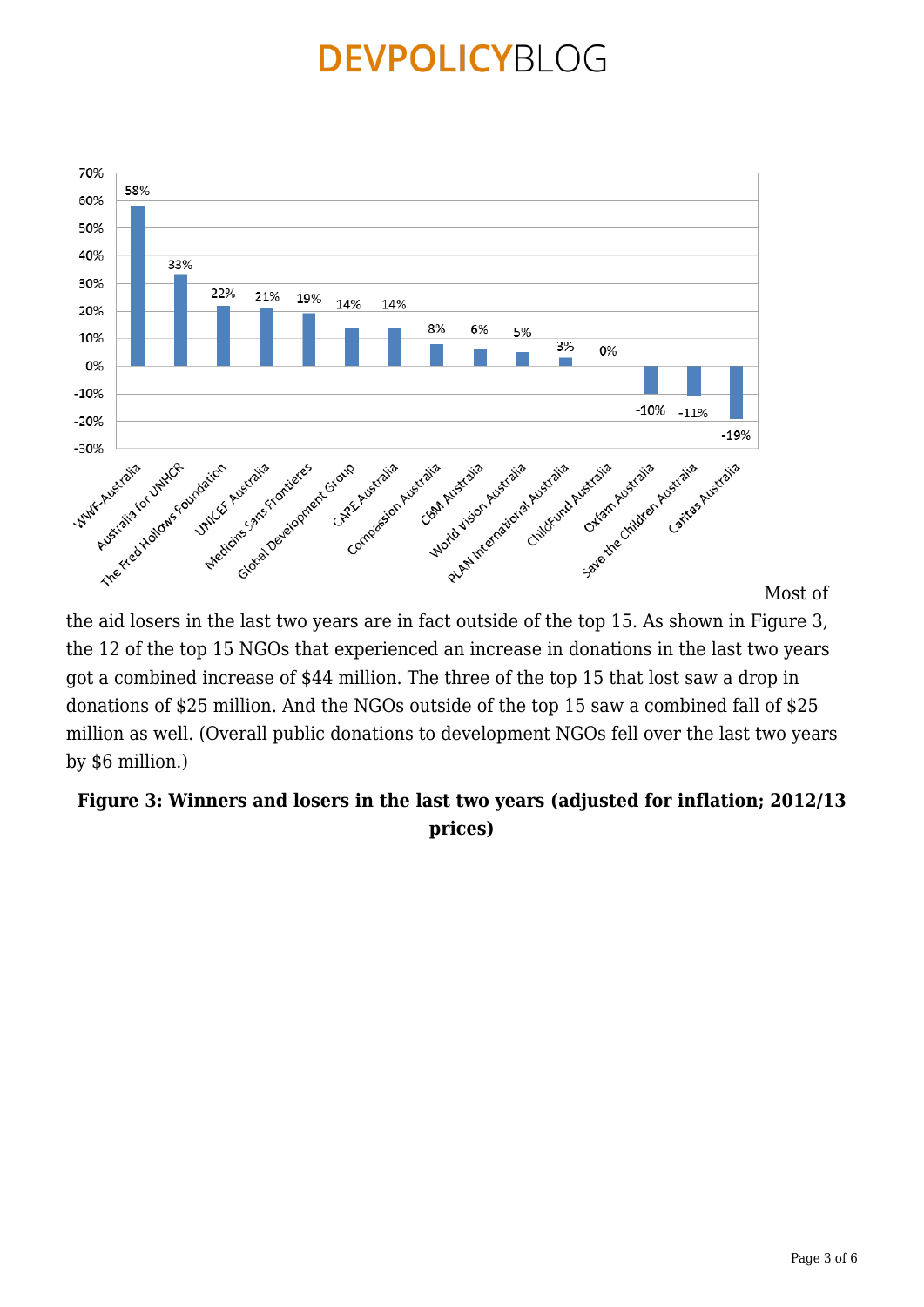

takes a longer term view of the changing ranking of Australia's top development NGOs since the turn of the millennium. We use shares of donations to all development NGOs as our measure, and exclude World Vision from the figure (since it is singled out in Figure 1, and would require a very different scale). As Figure 1 shows, World Vision still stands alone in the development sector, though its dominance is reduced. There has been considerable churning among the 14 other top 15 NGOs. In 1999/2000 there were, in terms of public fundraising, five "second-tier" development NGOs: Oxfam, ChildFund, Caritas, Compassion and CBM, all with shares of about 4% or \$15 million (in 2012-13 prices). In 2006/07, there were three second-tier fundraisers: Oxfam, Compassion and MSF, all with shares of 5% or \$40-50 million. Today there are two: Compassion and MSF, both with a share in excess of 7% (or about \$65 million). Oxfam is now a "third-tier" fundraiser alongside Fred Hollows (both with shares of around 5% or \$43 million). ChildFund and Caritas have moved down into the fourth-tier.

### **Figure 4: Proportional share of donations among top 15 NGOs, excluding World Vision**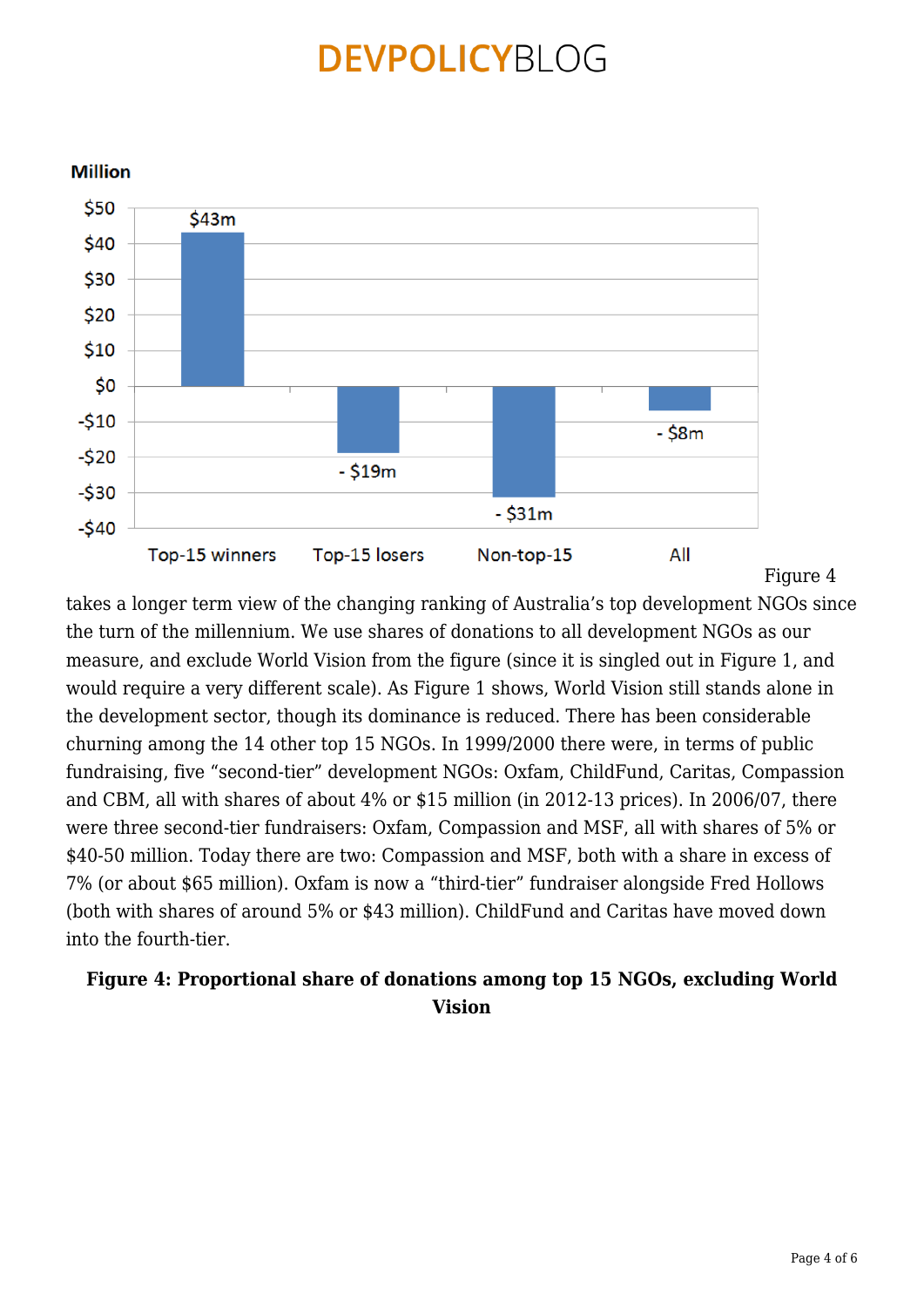

*[N](https://devpolicy.org/wp-content/uploads/2015/03/image24.png)ote: Data*

*for asterisked NGOs start in 2003/04. For these NGOs, the 1999/2000 bar shows 2003/2004 data and the annualised growth rate is instead for the 2003/2004–2012/13 period.*

This analysis raises a number of questions. There is the awkward reality that the second and third largest development NGOs in Australia (MSF and Compassion) are becoming increasingly important but choose not to be members of the peak body, ACFID (for reasons that require a separate post). And for NGOs more generally, there is the question of whether the churning we observe is a zero-sum game. The fact that some NGOs are charging ahead with their fundraising while total giving is flat does not necessarily mean that those who are thriving are doing so at the expense of those who are struggling, but this must certainly be a risk.

*Jonathan Pryke is a Research Officer, and Stephen Howes is the Director of the Development Policy Centre.*

*Note: WWF appears in the ACFID data as one of the top 15 fundraisers among ACFID members, but is excluded from this analysis as the majority of their funding from the community is directed to domestic campaigns. Its funds are, however, still included in the 'total' amount of community funding to development NGOs.*

### **The NGO ladder – top 15 development NGOs (by community contributions) 2012/13**